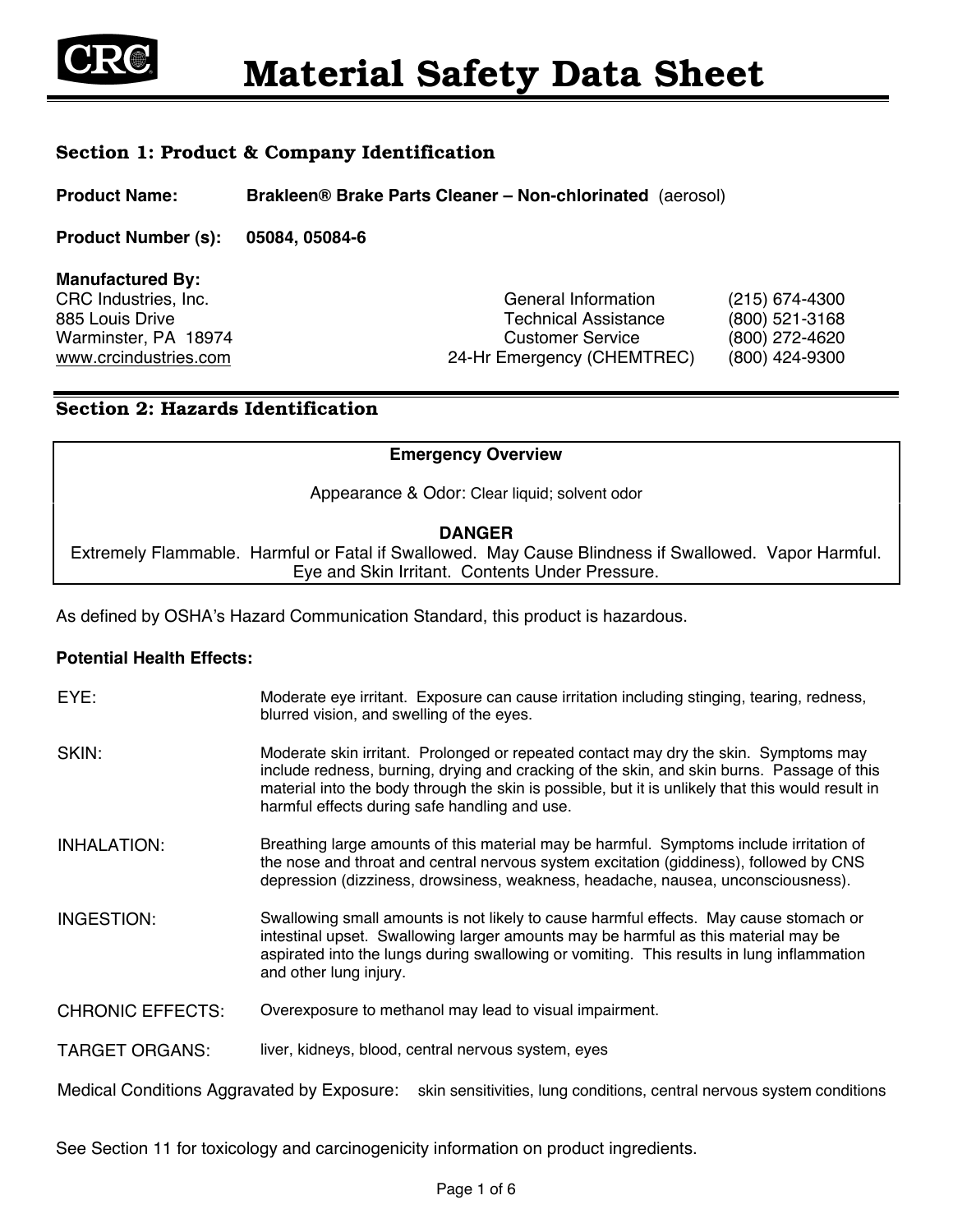| <b>COMPONENT</b> | <b>CAS NUMBER</b> | % by Wt.  |
|------------------|-------------------|-----------|
| Acetone          | 67-64-1           | 45 - 55   |
| Toluene          | 108-88-3          | $25 - 35$ |
| Methanol         | 67-56-1           | $10 - 20$ |
| Carbon dioxide   | 124-38-9          | $5 - 10$  |

# Section 3: Composition/Information on Ingredients

# Section 4: First Aid Measures

| Eye Contact:         | Immediately flush with plenty of water for 15 minutes. Call a physician if irritation persists.                                                                                                                                                                                                                                                                                                                                                                                      |
|----------------------|--------------------------------------------------------------------------------------------------------------------------------------------------------------------------------------------------------------------------------------------------------------------------------------------------------------------------------------------------------------------------------------------------------------------------------------------------------------------------------------|
| <b>Skin Contact:</b> | Remove contaminated clothing and wash affected area with soap and water. Call a physician<br>if irritation persists. Wash contaminated clothing prior to re-use.                                                                                                                                                                                                                                                                                                                     |
| Inhalation:          | Remove person to fresh air. Keep person calm. If not breathing, give artificial respiration. If<br>breathing is difficult give oxygen. Call a physician.                                                                                                                                                                                                                                                                                                                             |
| Ingestion:           | Seek medical attention. Do not induce vomiting unless instructed by medical personnel.<br>Have victim drink a glass of water if conscious.                                                                                                                                                                                                                                                                                                                                           |
| Note to Physicians:  | This material is an aspiration hazard. This material (or a component) has produced<br>hyperglycemia and ketosis following substantial ingestion. Inhalation of high concentrations of<br>this material may be associated with cardiac arrhythmias. Sympathomimetic drugs may<br>initiate cardiac arrhythmias in persons exposed to this material. This product contains<br>methanol. The metabolites of methanol can cause metabolic acidosis, visual disturbances<br>and blindness. |

# Section 5: Fire-Fighting Measures

| <b>Flammable Properties:</b>                    | This product is extremely flammable in accordance with aerosol flammability<br>definitions (16 CFR 1500.3(c)(6)).                                                                                                                                                                                                                                                                                                    |                                                                             |             |  |
|-------------------------------------------------|----------------------------------------------------------------------------------------------------------------------------------------------------------------------------------------------------------------------------------------------------------------------------------------------------------------------------------------------------------------------------------------------------------------------|-----------------------------------------------------------------------------|-------------|--|
| Flash Point:<br>Autoignition Temperature: 725 F | $<$ 0 F (TCC)                                                                                                                                                                                                                                                                                                                                                                                                        | <b>Upper Explosive Limit:</b><br>Lower Explosive Limit:                     | 12.8<br>2.6 |  |
| Suitable Extinguishing Media:                   |                                                                                                                                                                                                                                                                                                                                                                                                                      | dry chemical, carbon dioxide, alcohol-resistant foam, class B extinguishers |             |  |
| Products of Combustion:                         | oxides of carbon                                                                                                                                                                                                                                                                                                                                                                                                     |                                                                             |             |  |
| Protection of Fire-Fighters:                    | Firefighters should wear self-contained, NIOSH-approved breathing apparatus for<br>protection against suffocation and possible toxic decomposition products. Vapors are<br>heavier than air and will accumulate near the ground. Proper eye and skin protection<br>should be provided. Use water spray to keep fire-exposed containers cool and to<br>knock down vapors which may result from product decomposition. |                                                                             |             |  |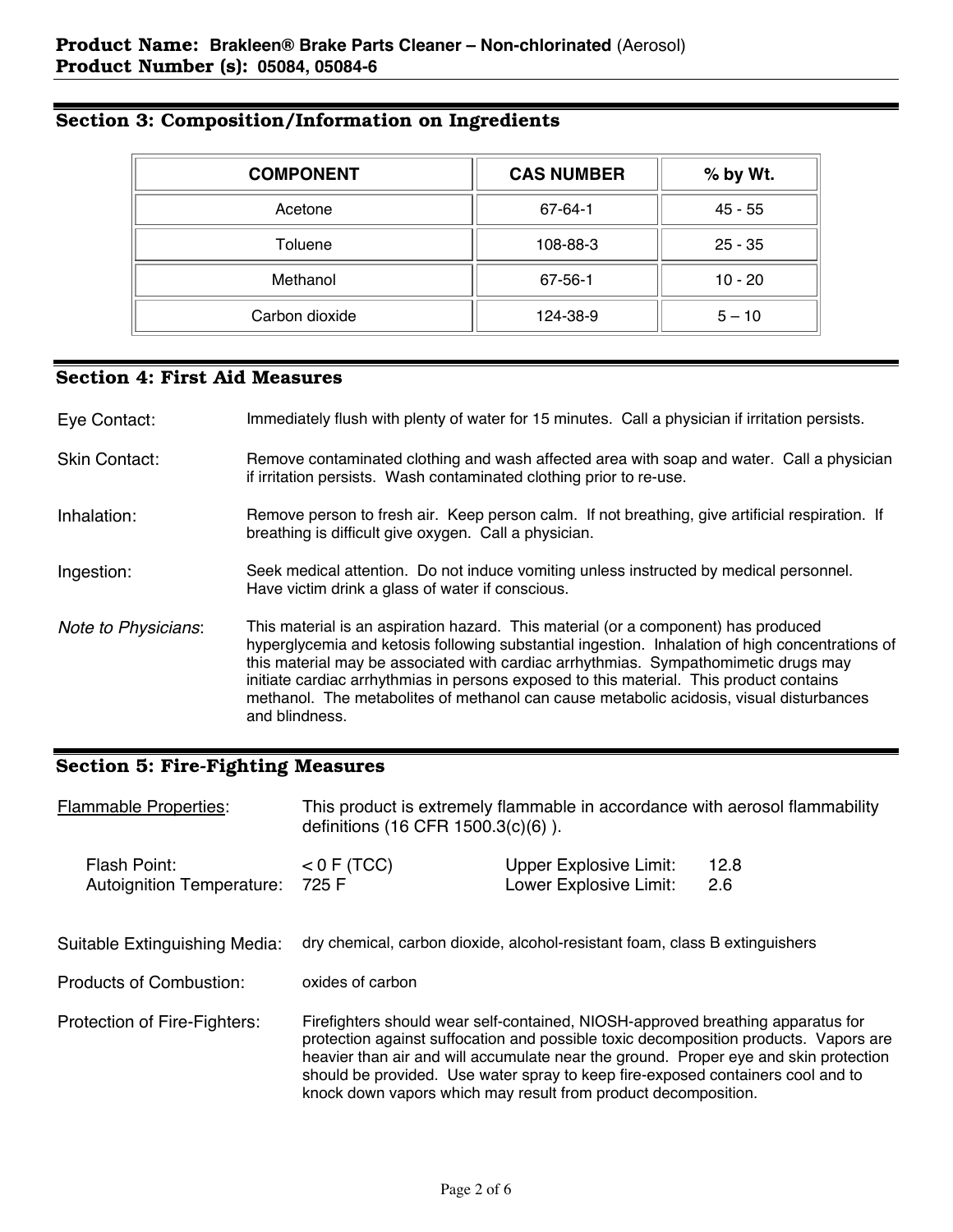## Section 6: Accidental Release Measures

Personal Precautions: Use personal protection recommended in Section 8.

Environmental Precautions: Take precautions to prevent contamination of ground and surface waters. Do not flush into sewers or storm drains.

Methods for Containment & Clean-up: Eliminate sources of ignition. Dike area to contain spill. Ventilate the area with fresh air. If in confined space or limited air circulation area, clean-up workers should wear appropriate respiratory protection. Recover or absorb spilled material using an absorbent designed for chemical spills. Place used absorbents into proper waste containers.

## Section 7: Handling and Storage

| <b>Handling Procedures:</b> | Do not use near potential sources of ignition. Do not use on energized equipment. Use with<br>adequate ventilation. Avoid contact with skin and eyes. Avoid inhaling vapors. |
|-----------------------------|------------------------------------------------------------------------------------------------------------------------------------------------------------------------------|
| <b>Storage Procedures:</b>  | Store in a cool dry area out of direct sunlight. Aerosol cans must be maintained below 120 F<br>to prevent cans from rupturing.                                              |
| Aerosol Storage Level: III  |                                                                                                                                                                              |

## Section 8: Exposure Controls/Personal Protection

Exposure Guidelines:

|                        | <b>OSHA</b> |                 | <b>ACGIH</b> |              | <b>OTHER</b>    |               |             |
|------------------------|-------------|-----------------|--------------|--------------|-----------------|---------------|-------------|
| <b>COMPONENT</b>       | <b>TWA</b>  | <b>STEL</b>     | <b>TWA</b>   | <b>STEL</b>  | TWA             | <b>SOURCE</b> | <b>UNIT</b> |
|                        |             |                 |              |              |                 |               |             |
| Acetone                | 1000        | NE.             | 500          | 750          | <b>NE</b>       |               | ppm         |
| Toluene                | 200         | 300(c)          | 20           | <b>NE</b>    | <b>NE</b>       |               | ppm         |
| Methanol               | 200         | NE.             | 200          | 250(s)       | <b>NE</b>       |               | ppm         |
| Carbon dioxide         | 5000        | 30000(v)        | 5000         | 30000        | <b>NE</b>       |               | ppm         |
| N.E. - Not Established |             | $(c)$ – ceiling |              | $(s) -$ skin | $(v)$ – vacated |               |             |

Engineering Controls: Area should have ventilation to provide fresh air. Local exhaust ventilation is generally preferred because it can control the emissions of the contaminant at the source, preventing dispersion into the general work area. Use mechanical means if necessary to maintain vapor levels below the exposure guidelines. If working in a confined space, follow applicable OSHA regulations. Respiratory Protection: None required for normal work where adequate ventilation is provided. If engineering controls are not feasible or if exposure exceeds the applicable exposure limits, use a NIOSH-approved cartridge respirator with organic vapor cartridge. Use a self-contained

Eye/face Protection: For normal conditions, wear safety glasses. Where there is reasonable probability of liquid contact, wear splash-proof goggles.

breathing apparatus in confined spaces and for emergencies.

Skin Protection: Use protective gloves such as nitrile, PVA, or neoprene. Also, use full protective clothing if there is prolonged or repeated contact of liquid with skin.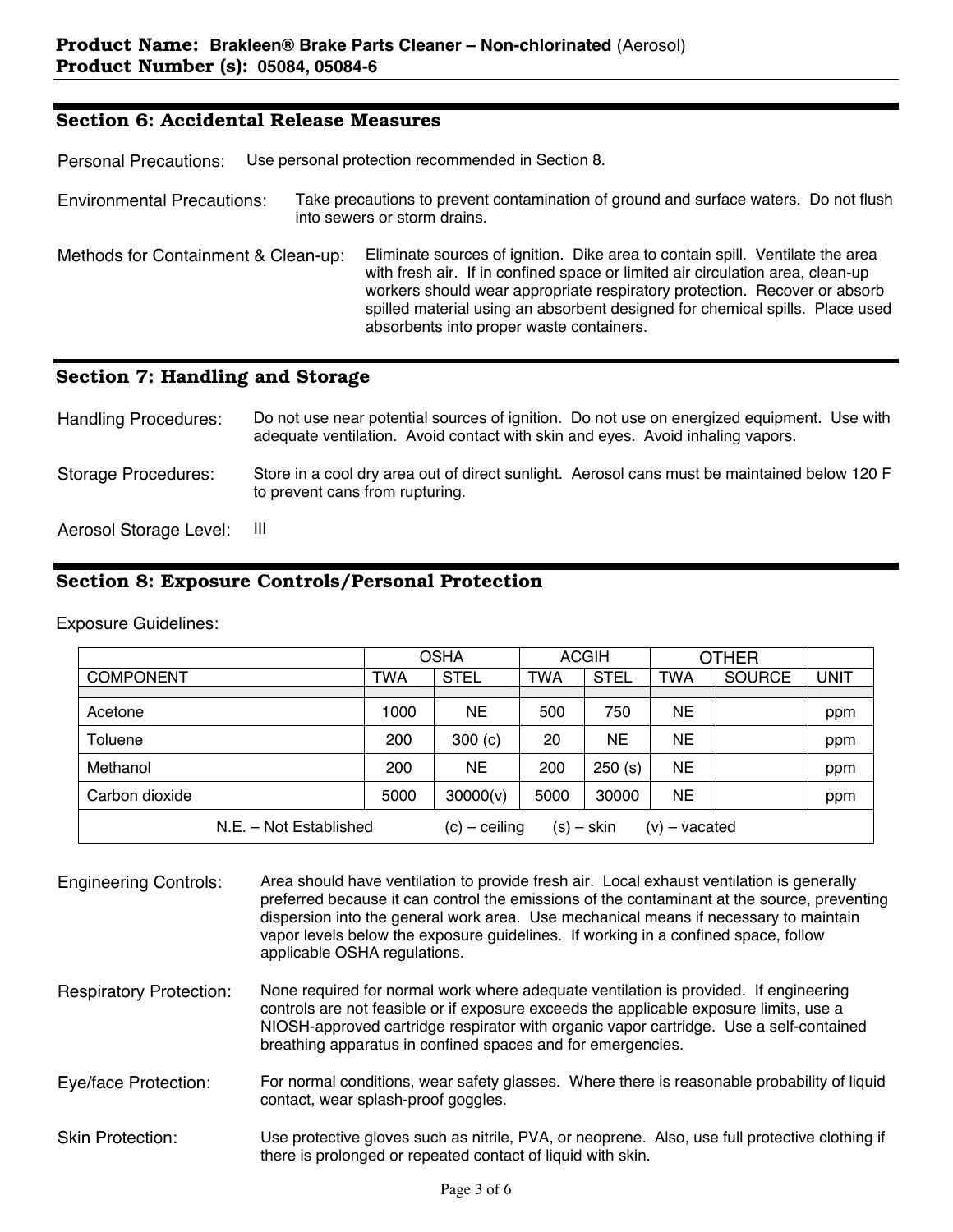## Section 9: Physical and Chemical Properties

| <b>Physical State:</b><br>liquid                                                                 |  |
|--------------------------------------------------------------------------------------------------|--|
| clear<br>Color:                                                                                  |  |
| Odor:<br>solvent                                                                                 |  |
| 0.814<br>Specific Gravity:                                                                       |  |
| 132 F<br>Initial Boiling Point:                                                                  |  |
| Freezing Point: ND                                                                               |  |
| Vapor Pressure: ND                                                                               |  |
| Vapor Density: $>1$<br>$\text{(air = 1)}$                                                        |  |
| Evaporation Rate: $>1$<br>(butyl acetate $= 1$ )                                                 |  |
| slightly soluble in water<br>Solubility:                                                         |  |
| ΝA<br>pH:                                                                                        |  |
| <b>Volatile Organic Compounds:</b><br>356.5<br>2.97<br>43.8<br>lbs/gal:<br>wt %:<br><u>g/L</u> : |  |

# Section 10: Stability and Reactivity

| Stability:                                 | Stable |                                                                                                                                                     |
|--------------------------------------------|--------|-----------------------------------------------------------------------------------------------------------------------------------------------------|
| Conditions to Avoid:                       |        | Sources of ignition; temperature extremes                                                                                                           |
| Incompatible Materials:                    |        | Acids, alkalis, reducing agents, strong oxidizing agents, hypochlorites, peroxides, reactive<br>metals such as aluminum and magnesium, sodium, zinc |
| <b>Hazardous Decomposition Products:</b>   |        | Oxides of carbon, various hydrocarbons                                                                                                              |
| <b>Possibility of Hazardous Reactions:</b> |        | No                                                                                                                                                  |

# Section 11: Toxicological Information

Long-term toxicological studies have not been conducted for this product. The following information is available for components of this product.

#### ACUTE EFFECTS

| Component | <u>Test</u> | Result        | Route      | <b>Species</b> |
|-----------|-------------|---------------|------------|----------------|
| Acetone   | LD50        | 5800 mg/kg    | Oral       | Rat            |
| Acetone   | LC50        | 16,000 ppm/4H | Inhalation | Rat            |
| Acetone   | LD50        | 20,000 mg/kg  | Dermal     | Rabbit         |
| Methanol  | LD50        | 5045 mg/kg    | Oral       | Rat            |
| Methanol  | LD50        | 12,800 mg/kg  | Dermal     | Rabbit         |

## CHRONIC EFFECTS

#### Carcinogenicity:

|                  | Component   | Result |
|------------------|-------------|--------|
| OSHA:            | None listed |        |
| IARC:            | None listed |        |
| NTP <sup>.</sup> | None listed |        |
|                  |             |        |

## Mutagenicity: No information available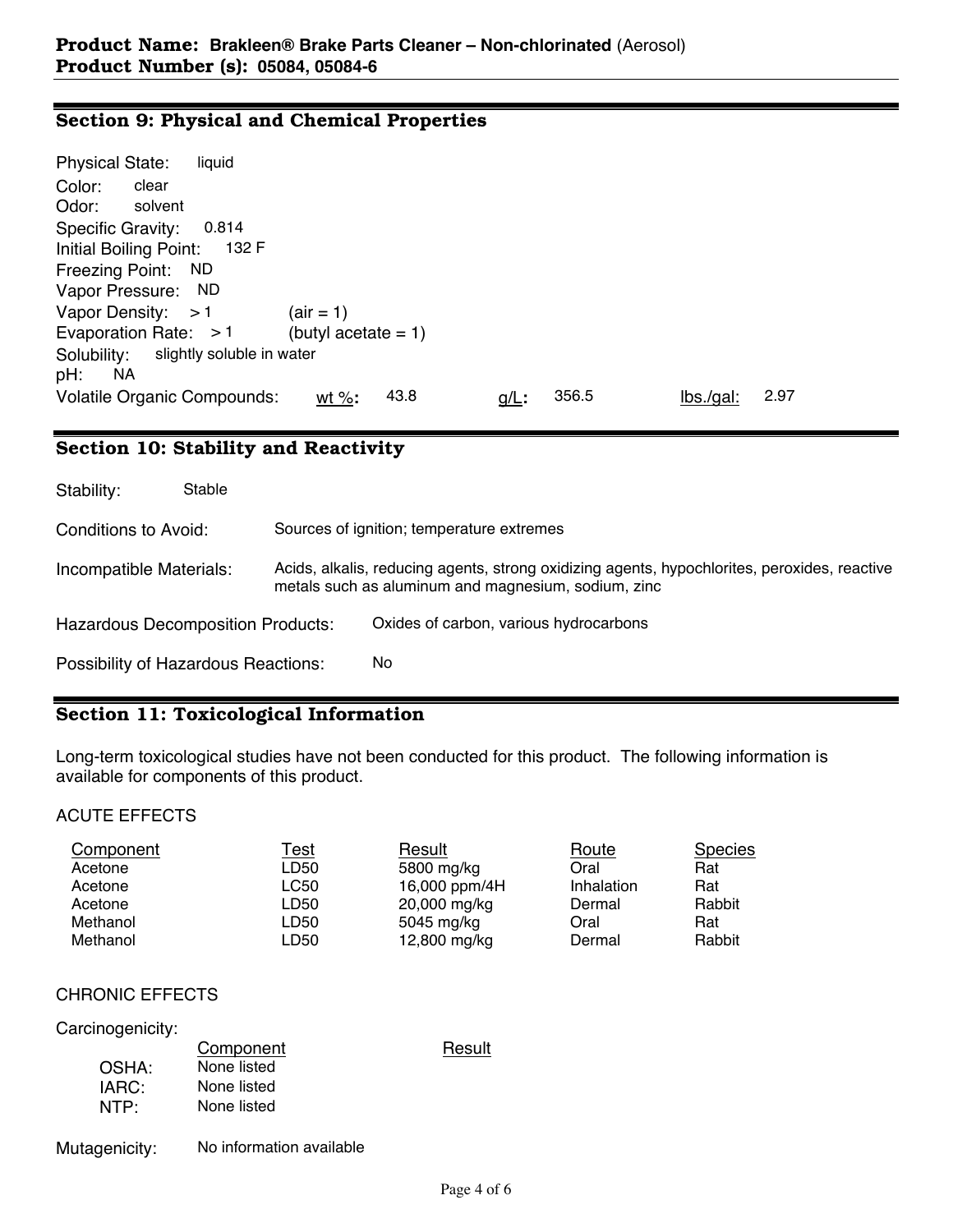## Section 12: Ecological Information

Ecological studies have not been conducted for this product. The following information is available for components of this product.

| Ecotoxicity:                    | Acetone – 48H LC50 Daphnia: 10 mg/l |
|---------------------------------|-------------------------------------|
| Persistence / Degradability:    | No information available            |
| Bioaccumulation / Accumulation: | No information available            |
| Mobility in Environment:        | No information available            |

#### Section 13: Disposal Considerations

Disposal: The dispensed liquid product is a RCRA hazardous waste for the characteristic of ignitability with the following potential waste code(s): D001, F003, F005 (See 40 CFR Part 261.20 – 261.33). Aerosol containers should be fully emptied and depressurized before disposal.

All disposal activities must comply with federal, state and local regulations. Local regulations may be more stringent than state or national requirements.

## Section 14: Transport Information

Proper shipping description:

US DOT (ground): Consumer Commodity, ORM-D

Special Provisions: None

## Section 15: Regulatory Information

#### **U.S. Federal**

Toxic Substances Control Act (TSCA):

All ingredients are either listed on the TSCA inventory or are exempt.

#### Comprehensive Environmental Response, Compensation and Liability Act (CERCLA):

Reportable Quantities (RQ's) exist for the following ingredients: Acetone (5000 lbs), Toluene (1000 lbs),

Methanol (5000 lbs)

#### **Spills or releases resulting in the loss of any ingredient at or above its RQ require immediate notification to the National Response Center (800-424-8802) and to your Local Emergency Planning Committee.**

Superfund Amendments Reauthorization Act (SARA) Title III:

Section 302 Extremely Hazardous Substances (EHS): None

| Section 311/312 Hazard Categories: | Fire Hazard                  | Yes |
|------------------------------------|------------------------------|-----|
|                                    | <b>Reactive Hazard</b>       | Nο  |
|                                    | <b>Release of Pressure</b>   | Yes |
|                                    | Acute Health Hazard          | Yes |
|                                    | <b>Chronic Health Hazard</b> | Nο  |